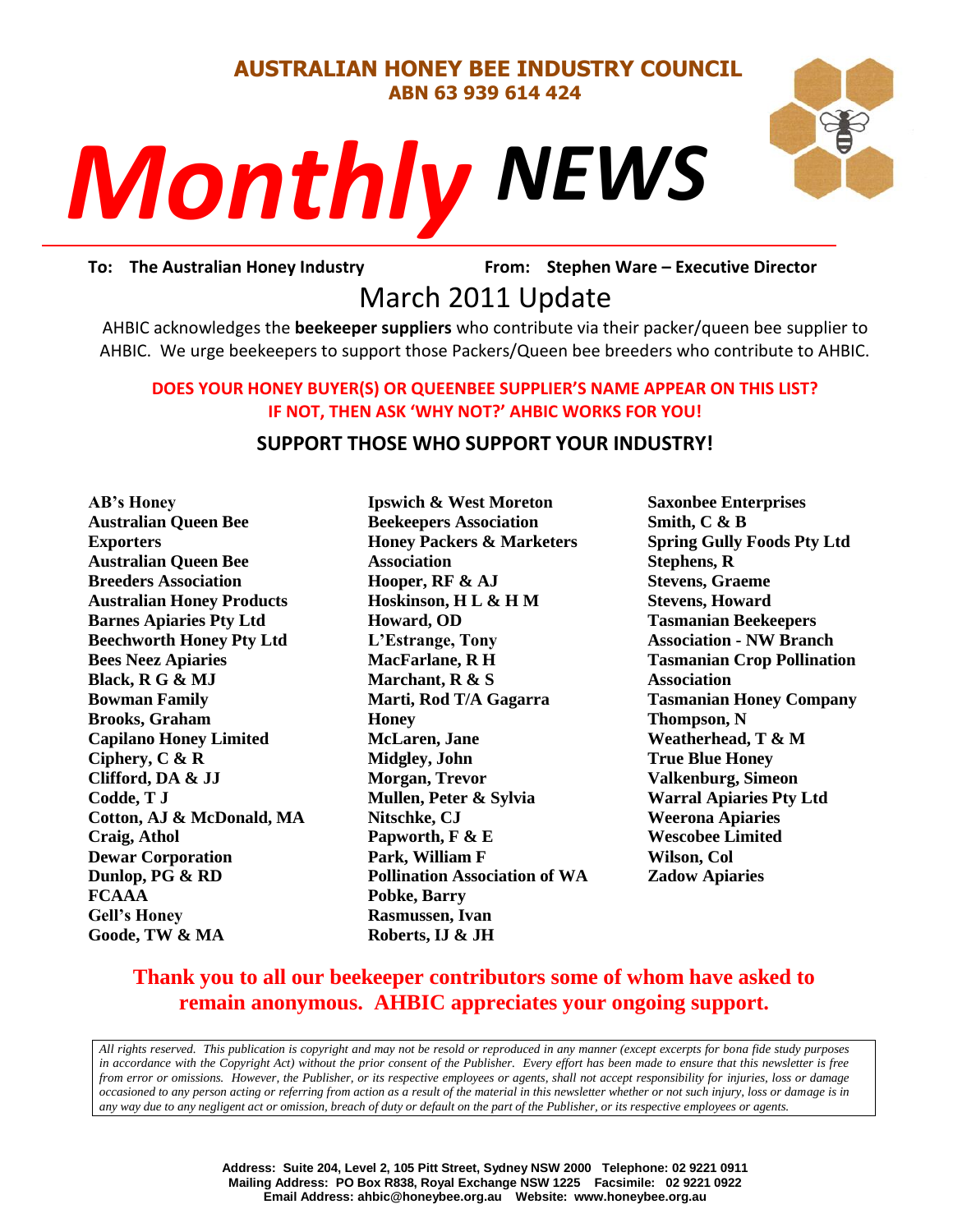#### **UPDATE - AHBIC ACTIVITIES**

The following provides an update of recent activities of AHBIC naturally if you should seek any further clarification please do not hesitate to contact the AHBIC office.

March has been a very busy month for Industry. AHBIC continues and is involved in the following matters:

- 1. *Canberra Rally -* Along with other representatives of Industry meetings were held with parliamentarians from all sides of the political spectrum. Honey was provided to all members of parliament along with the 4 key messages on the label:
	- 1. Eradicate *Apis cerana*
	- 2. Increase Honeybee research
	- 3. Implement "More than Honey" Report
	- 4. Resource access for Honeybee pollination

AHBIC would like to thank all those who participated in the Canberra Rally we also acknowledge and thank Jodie Goldsworthy and Dr Max Whitten for their efforts for what was clearly a strong display of unity within the Beekeeping Industry.



*Dr Ben McKee, Trevor Weatherhead, Jodie Goldsworthy, Senator Christine Milne, AHBIC Chairman Lindsay Bourke & Dr Max Whitten*

Further details may be obtained on the AHBIC website along with more photos of the event. [www.honeybee@org.au](http://www.honeybee@org.au/)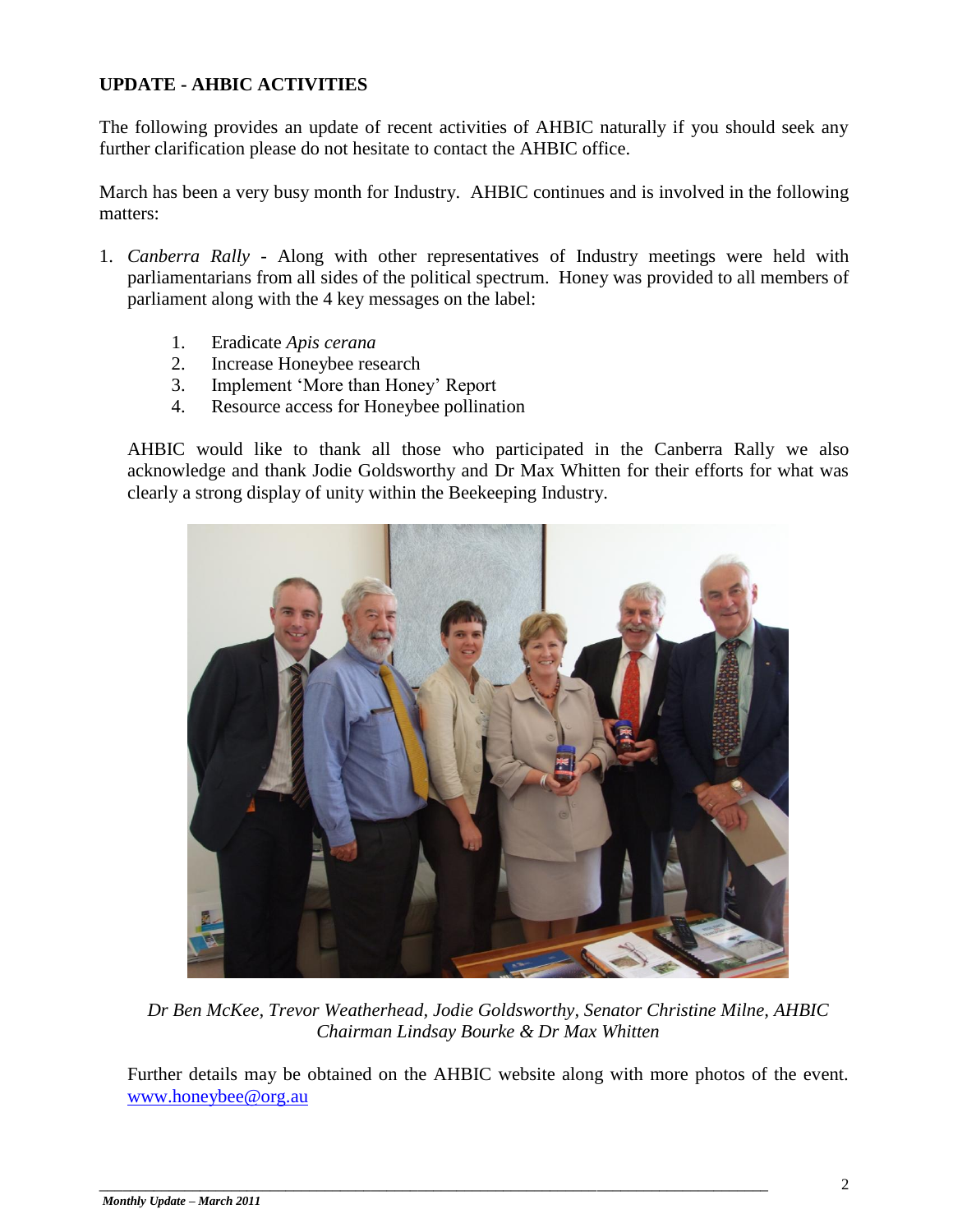

*A Beekeeping Family at the Rally*

- 2. *Bee Surveillance -* Industry is currently consulting with the Consultative Committee on Emergency Plant Pests (CCEPP) to revamp the surveillance system for Emergency Bee, Pests & Diseases. Surveillance is a fundamental component of any biosecurity system as knowledge of pest status is the basis for managing risks. At the time of writing Industry is currently involved in looking at our present surveillance activities and ways of making these more effective.
- 3. *Organic Honey Products -* The Federal Government has announced an inquiry into the labelling of organic materials and has invited input from Industry and others. In this edition a detailed explanation and survey is provided. Members interested in this area are encouraged to respond.
- 4. *B-QUAL -* On 15 March a meeting of B-QUAL Australia was held in Adelaide and it was pleasing to note the B-QUAL has been invited by the Queensland Department of Environment and Resource Management (DERM) to trial B-QUAL"s existing Environmental Management Plan (EMP) that was developed in draft form in 2007.
- 5. *Registration Apistan, Bayvarol and Apivar -* These chemicals fall under the definition of veterinary products. AHBIC has therefore submitted applications for minor use permits to enable these products to be used in the event that Varroa mites are found in Australia.
- 6. *Biosecurity Update -* Industry continues to follow up with DAFF regarding live bee exports to the US and also the re-opening of Eastern Creek Quarantine Station for Queen Bee imports. Biosecurity Services Group continues to press that the United States to re-consider its decision to prohibit the import of bees from Australia.

With regard to the importation of queen bees and use of Eastern Creek Quarantine Station - the review of the policy for the importation of queen honey bees remains a high priority for the department and work on it is progressing. It is expected that a draft report will be available for comment in the first half of this year.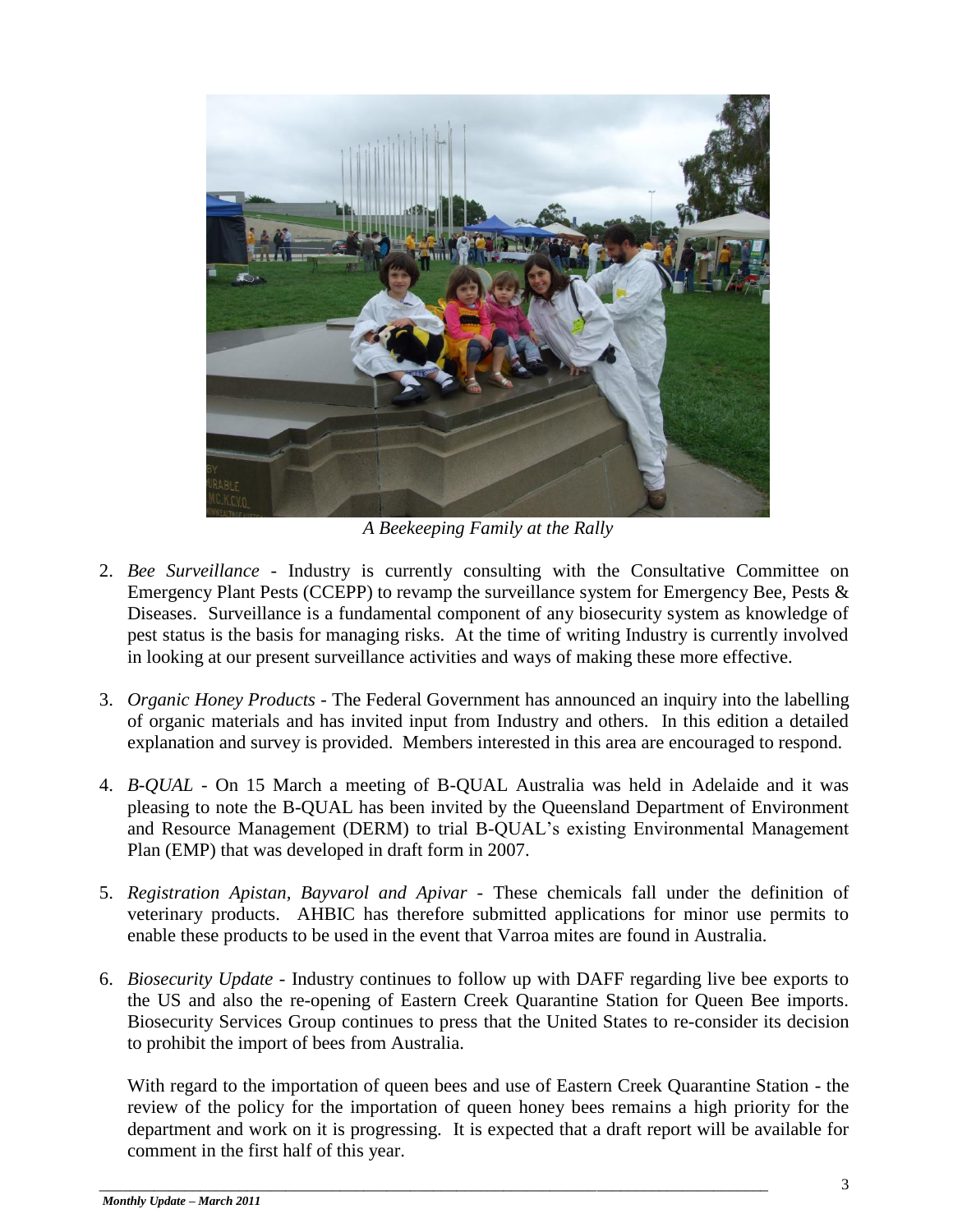#### *APIS CERANA* **UPDATE**

#### **Advice 90 - 4 March 2011**

Detections since Advice 89 are: IP353 was a swarm at Brimsmead IP354 was a nest at north Cairns IP355 was a nest at Edmonton IP356 was a swarm at Cairns port IP357 was a nest at Earlville

There has been a lot of rain in the north and more is expected.

The trip to Canberra during the week did a lot to raise the profile of the industry with members of Parliament. Many expressed delight at receiving the honey. Hopefully we will achieve the main aim of having the eradication program re-instated. There were around 200 beekeepers who made the trip to Canberra. Thanks to those beekeepers who came.

A lot of time was spent inside the building talking with politicians. We receive a lot of support from all sides of Parliament. Some have now written to the Minister, Senator Joe Ludwig, to keep the program in place. The meeting with the Minister did not gain any new promises but it is hoped that the extra pressure put on by the members will finally persuade the Minister that the eradication should be kept going, at least for a year.

We had media interviews arranged by John Cobb and Senator Christine Milne. Several members put our press releases. A question was asked in the House, on Wednesday, by Tony Windsor and the answer by Tony Burke, who represents the Minister in the House of Representatives, left a lot to be desired. As an example, Tony Burke said in part of the answer "no other country has ever managed to eradicate Asian bees once they have arrived". Not incorrect but then no country has ever attempted eradication. Australia is the first.

You can find further information on the campaign at [www.securefoodsavebees.com](http://www.securefoodsavebees.com/) and [www.honeybee.org.au](http://www.honeybee.org.au/)

#### **Advice 91 - 18 March 2011**

Detections since Advice 90 are:

IP358 was a nest in a power pole in Cairns

IP359 was a nest in a mango tree at Gordonvale

Both these nests were filmed by the 7.30 crew from ABC TV. The nests were destroyed and this was also filmed. This took place on Friday 11 March. The 7.30 crew had been out to my place on the Monday before and did some filming. It will be interesting to see what they come up with. I have been told that the program, in an extended version, will also appear on Landline.

The contracts of the temporary staff in Cairns have been extended by the Queensland Department till the end of June. Trials in remote poisoning are still being carried out. Rain has been fairly persistent in the north.

This was not the subject of the phone hook-up but the  $Q \& A$  program on ABC TV on Monday night is to feature Senator Christine Milne as one of the panelists. This gives an excellent opportunity for beekeepers to put questions to her. Go to<http://www.abc.net.au/tv/qanda/>from there you can send a question by email or by video. It has been suggested to me that if someone is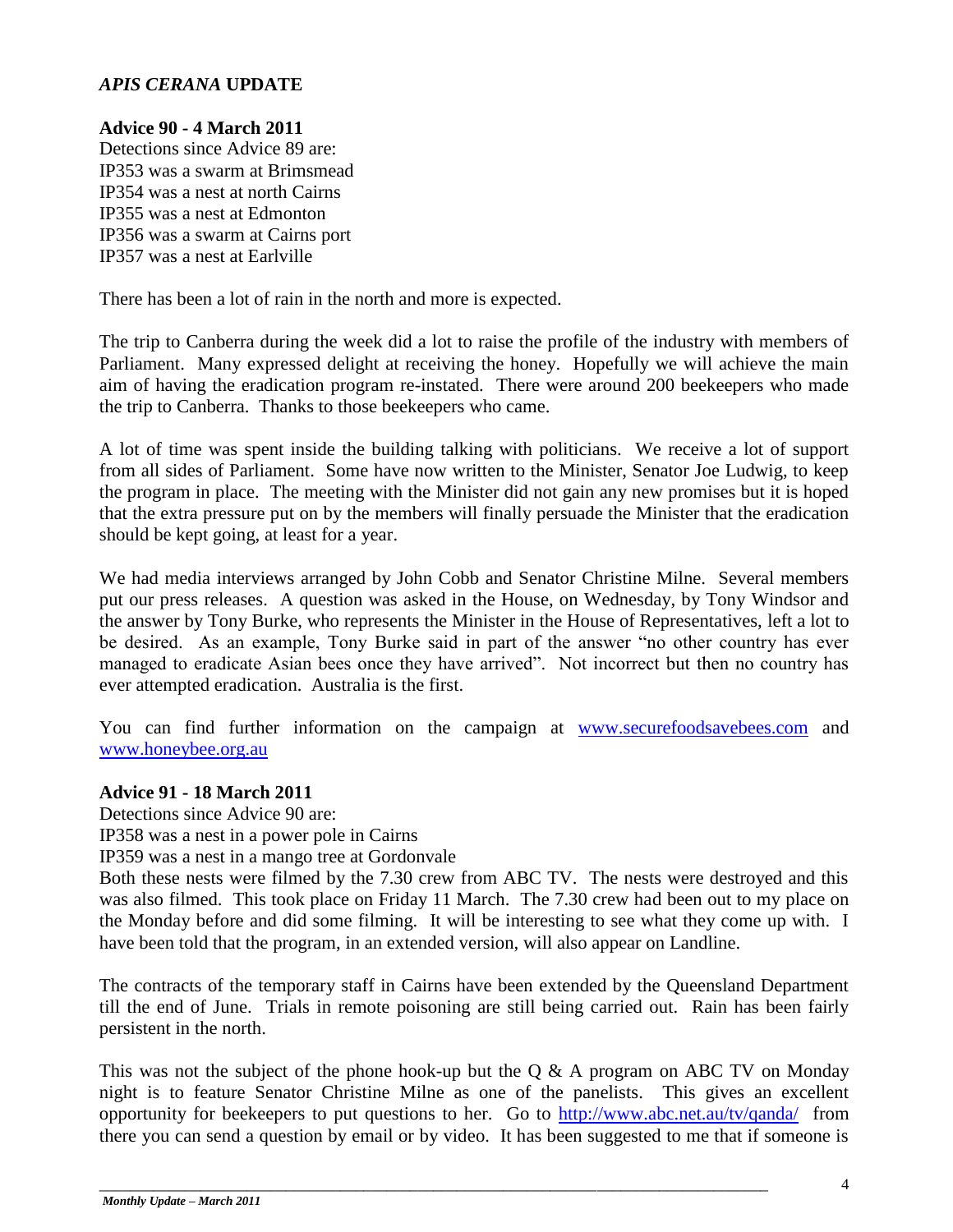doing a video question, they may care to be in their bee suit for more effect. It would be good to have a lot of questions on the Asian bee to put to Senator Milne who has been very supportive of our campaign to have the full eradication program re-instated. It is best to have the question in a civil way and not be too aggressive.

See<http://www.abc.net.au/rural/news/content/201103/s3166484.htm>

*Trevor Weatherhead* 

#### **2011 CONFERENCE DATES**

| <b>FCAAA</b> | New South Wales Apiarists' Association     | 19 & 20 May 2011      |  |
|--------------|--------------------------------------------|-----------------------|--|
|              | Tasmanian Beekeepers' Association          | 3 & 4 June 2011       |  |
|              | Victorian Apiarists' Association           | 8 & 9 June 2011       |  |
|              | WA Farmers Federation - Beekeeping Section | 17 June 2011          |  |
|              | Queensland Beekeepers' Association         | 30 June & 1 July 2011 |  |
|              | South Australian Apiarists' Association    | 7 July 2011           |  |

| Honey Packers and Marketers Association               | <b>TBA</b>  |
|-------------------------------------------------------|-------------|
| National Council of Crop Pollination Associations     | 6 Jul 2011  |
| Australian Queen Bee Breeders' Association            | End of May  |
| Australian Honey Bee Industry Council                 | 8 July 2011 |
| Federal Council of Australian Apiarists' Associations | 6 July 2011 |

#### **AHBIC 2011 AGM**

The 2011 Annual General Meeting of the Australian Honey Bee Industry Council will be held in South Australia in conjunction with the South Australian Apiarists" Association Conference on Friday, 8 July 2011 at Rydges South Park, 1 South Terrace, Adelaide SA 5000

The South Australian Apiarists" Association (SAAA) has negotiated an accommodation package deal with Rydges South Park. The Secretary of SAAA, Mrs Wendy Thiele is responsible for all accommodation bookings – please contact Wendy on Phone: 08 8635 2257, Mobile: 0400 264 031 or Email: [secretary@saaa.org.au](mailto:secretary@saaa.org.au)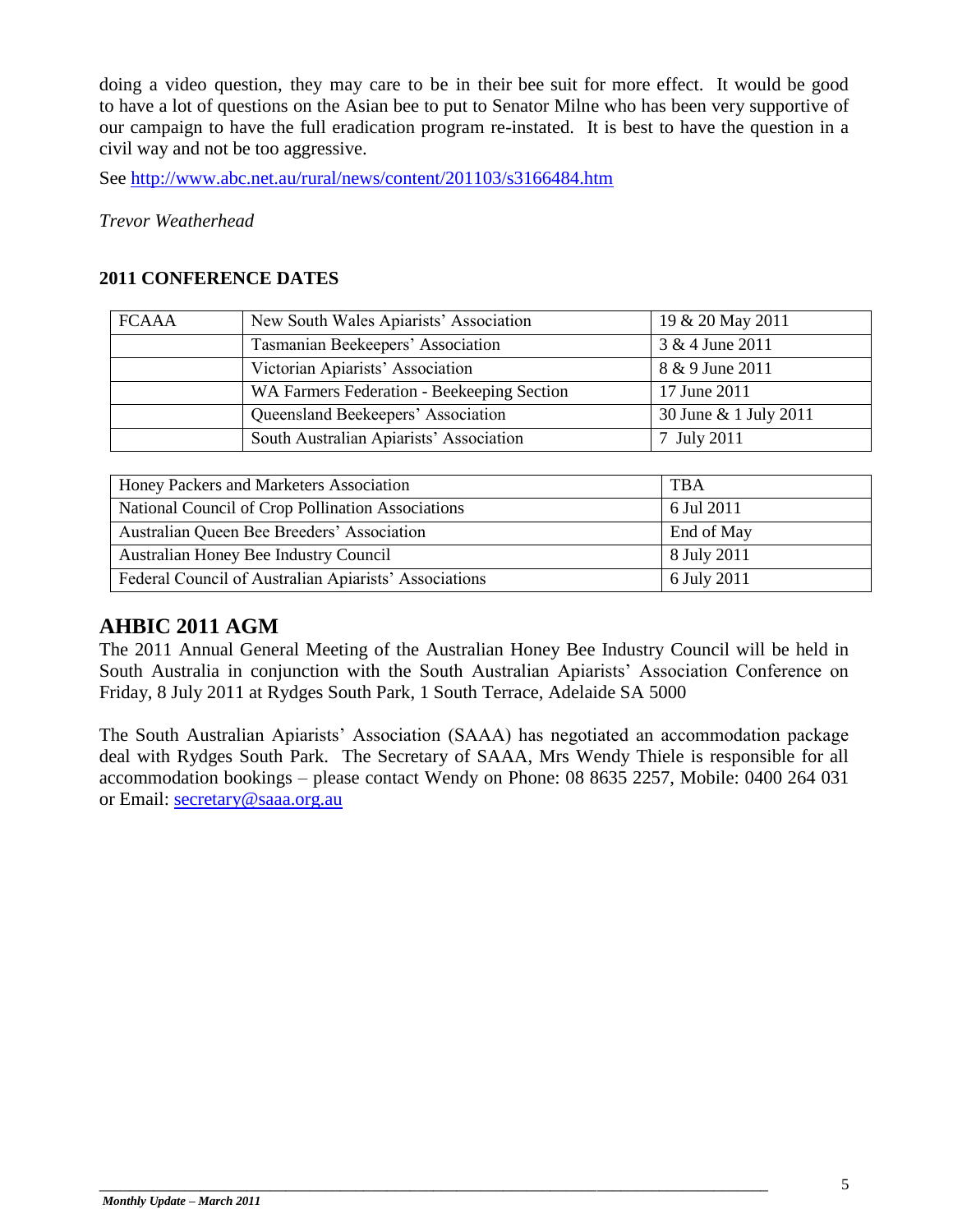#### **AUSTRALIAN QUARANTINE AND INSPECTION SERVICE (AQIS)**

*Australian Organic / Bio-Dynamic Certified Operator*

AQIS is conducting a review of the current Export Control (Organic Produce Certification) Orders (the Orders) to provide a more efficient system for the whole of the organic industry.

The Export Control (Organic Produce Certification) Orders together with the current National Standard for Organic and Bio-Dynamic Produce and the AQIS Administrative Arrangements for Approved Certifying Organisations Operating Inspection and Certification Activities for Australian Organic and Bio-Dynamic Produce (Administrative Arrangements) outline the requirements for the certification, production and export of certified organic and bio-dynamic products from Australia.

In order to make the most informed decision possible, AQIS is seeking your input through a consultation process on matters which may affect the whole organic industry.

Please find attached the following two documents:

- Summary paper a summary of why AQIS is reviewing the Orders and seeking your input through a consultation process
- Questionnaire a request for your view on a range of important issues surrounding matters that may impact the organic industry as a whole.

Additional information is available on the AQIS website [www.daff.gov.au/aqis/export/organic](http://www.daff.gov.au/aqis/export/organic-biodynamic/organic-orders-review)[biodynamic/organic-orders-review](http://www.daff.gov.au/aqis/export/organic-biodynamic/organic-orders-review) to provide a more detailed explanation regarding the consultation process and how it impacts the organic and bio-dynamic industry with respect to export trade. If you do not have access to the internet, contact AQIS on the number below to arrange a copy to be sent by mail.

If you have any questions relating to this consultation process, please call AQIS – Julie Crockett on 02 6272 3928 or Ian Lyall on 02 6272 3630.

#### **Please send your completed questionnaire to AQIS by no later than 30 May 2011.**

Please note any responses received after this date may not be considered in the decision process. Responses can be made by the following methods:

**By Mail** addressed to: Julie Crockett (L.1.234), AQIS Organic Program, GPO Box 858, Canberra City, ACT, 2601

**By Email** to: [NPG.Exports@daff.gov.au](mailto:NPG.Exports@daff.gov.au) Please address the SUBJECT line of the email as **ORG: LEG Review**

**By Fax** to: 02 6272 3626 Attention: Julie Crockett (L.1.234) AQIS Organic Program

\_\_\_\_\_\_\_\_\_\_\_\_\_\_\_\_\_\_\_\_\_\_\_\_\_\_\_\_\_\_\_\_\_\_\_\_\_\_\_\_\_\_\_\_\_\_\_\_\_\_\_\_\_\_\_\_\_\_\_\_\_\_\_\_\_\_\_\_\_\_\_\_\_\_\_\_\_\_\_\_\_\_\_\_\_\_

Thank you in advance for providing valuable information to assist AQIS in establishing a more effective system for the organic industry as a whole.

*Mark Schipp* General Manager, Food Exports Branch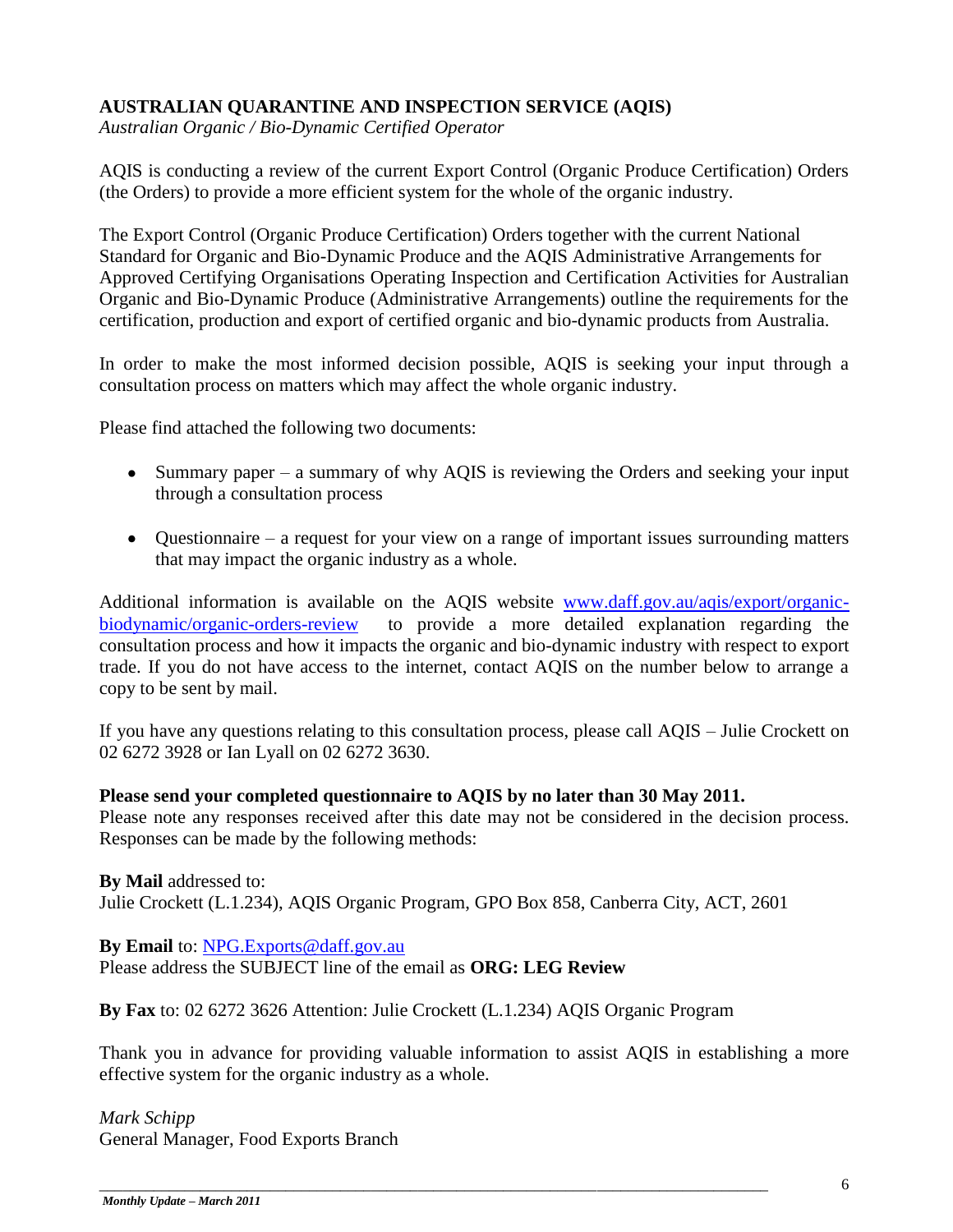#### **SUMMARY OF BACKGROUND PAPER**

#### *Export Control (Organic Produce Certification) Orders Review*

#### **Scope**

This summary paper seeks feedback from the Australian organic and biodynamic industry and related stakeholders on matters relating to export.

The intent of the paper is to provide a brief outline on the Export Control (Organic Produce Certification) Orders, and the Regulatory Mark with respect to the current legislative review. These matters are reported as Item 1 and Item 2 respectively.

It is advised that this paper is read in conjunction with the Background Paper which provides detailed information on the Export Control (Organic Certification) Orders review. The Background Paper can be found at:

[www.daff.gov.au/aqis/export/organic-bio-dynamic/Ordersreview/backgroundpaper](http://www.daff.gov.au/aqis/export/organic-bio-dynamic/Ordersreview/backgroundpaper)

#### **1. Export Control (Organic Produce Certification) Orders**

A review of the Orders commenced in late 2008 in consultation with all seven AQIS approved certifying organisations. This review identified several areas of the Orders where legislative amendments are required. In summary these included:

- Organic Produce Certificates (e.g. issuing, electronic certification, sanctions)
- Certification of organic operators
- Approval of certifying organisations
- Other legislation
- Use of an official Government mark for export
- Consistent terminology throughout legislative documents

#### Considerations

- The Commonwealth Government *Legislative Instruments Act 2003* stipulates that a review of legislation must be completed under a sun-setting period of every 10 years from the date of Commencement.
- There is no clear linkage between the Orders, the National Standard for Organic and Bio-Dynamic Produce and the AQIS Administrative Arrangements. At times, the lack of linkage between these documents has been questioned by overseas authorities when conducting an equivalence determination for market access for Australian organic exports.
- The Australian Standard for Organic and Biodynamic Products (AS6000) was published in October 2009. This review of export legislation provides an opportunity to review the most appropriate standard for export.

#### **2. Regulatory Mark**

Since 2004 there has been a mark called the "Regulatory Mark" that can be applied to Australian certified organic and biodynamic products for export. This mark is an unapproved mark under current legislation and operators have been instructed to cease using the mark as of 30 June 2011.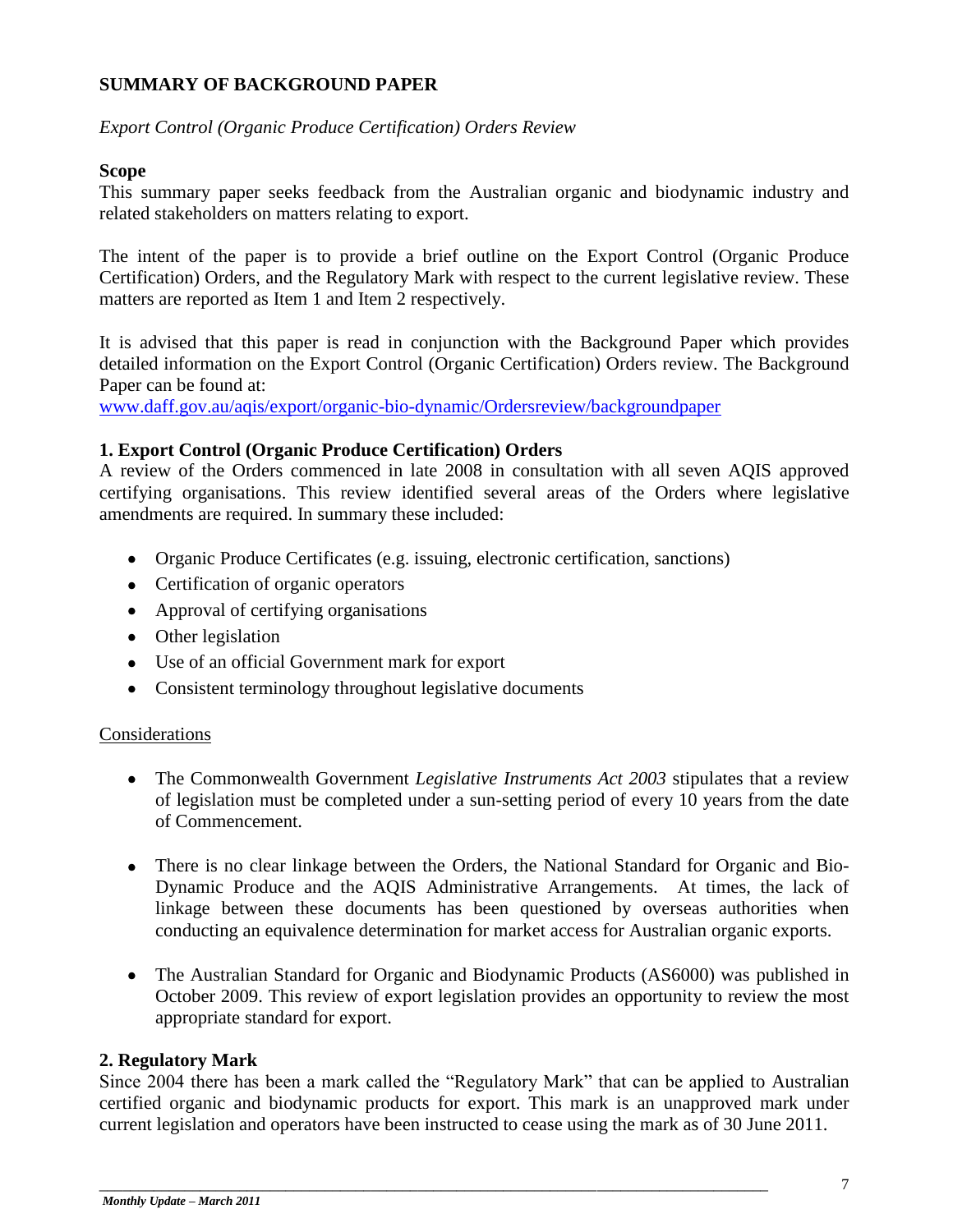#### Consideration

• Due to AQIS repealing the use of the mark industry representatives have asked AQIS to replace this mark with a new official mark. One reason supporting this request related to the integrity of certified organic export produce by the growing number of private certification schemes; therefore as part of the legislation review process, AQIS has agreed to consider the implementation of an official mark.

#### **Action Request**

Could stakeholders please complete the attached Questionnaire and return it to AQIS no later than 30 May 2011 via:

**Online at:** [www.daff.gov.au/aqis/export/organic-bio-dynamic/Ordersreview/questionnaire](http://www.daff.gov.au/aqis/export/organic-bio-dynamic/Ordersreview/questionnaire)

**Mail to:** Julie Crockett (L.1.234), AQIS Organic Program, GPO Box 858, Canberra City ACT 2601

**E-mail to:** [NPG.Exports@daff.gov.au](mailto:NPG.Exports@daff.gov.au) Please address the SUBJECT line as - ORG: LEG review

**Fax to:** (02) 6272 3626, Attention: Julie Crockett, AQIS Organic Program (L.1.234)

#### **Attachment 1**

#### **ORGANIC INDUSTRY QUESTIONNAIRE**

As a member of the organic industry in Australia your opinion is very important to AQIS. By completing this questionnaire, you are helping AQIS make an informed decision about what amendments should occur to the export system for organic produce.

Please indicate your preferred options in each question including a reason for your choice. **Note:** A response without justification for your choice may not be considered by AQIS.

**1. To ensure the integrity of this questionnaire could you please indicate where you are from?**

**□** AQIS Approved Certifying Organisation or accredited third party certification body **(***only one response from each organisation will be accepted***)**

**□** Certified Organic / Bio-Dynamic Operator **(***only one response from each operation will be accepted***)**

| O Producer      | O Processor          | O Wholesaler |           |
|-----------------|----------------------|--------------|-----------|
| with            | Business name        |              | certified |
|                 | Certification number |              |           |
| $\Box$ Consumer |                      |              |           |
| $\Box$ Retailer |                      |              |           |
| $\Box$ Exporter |                      |              |           |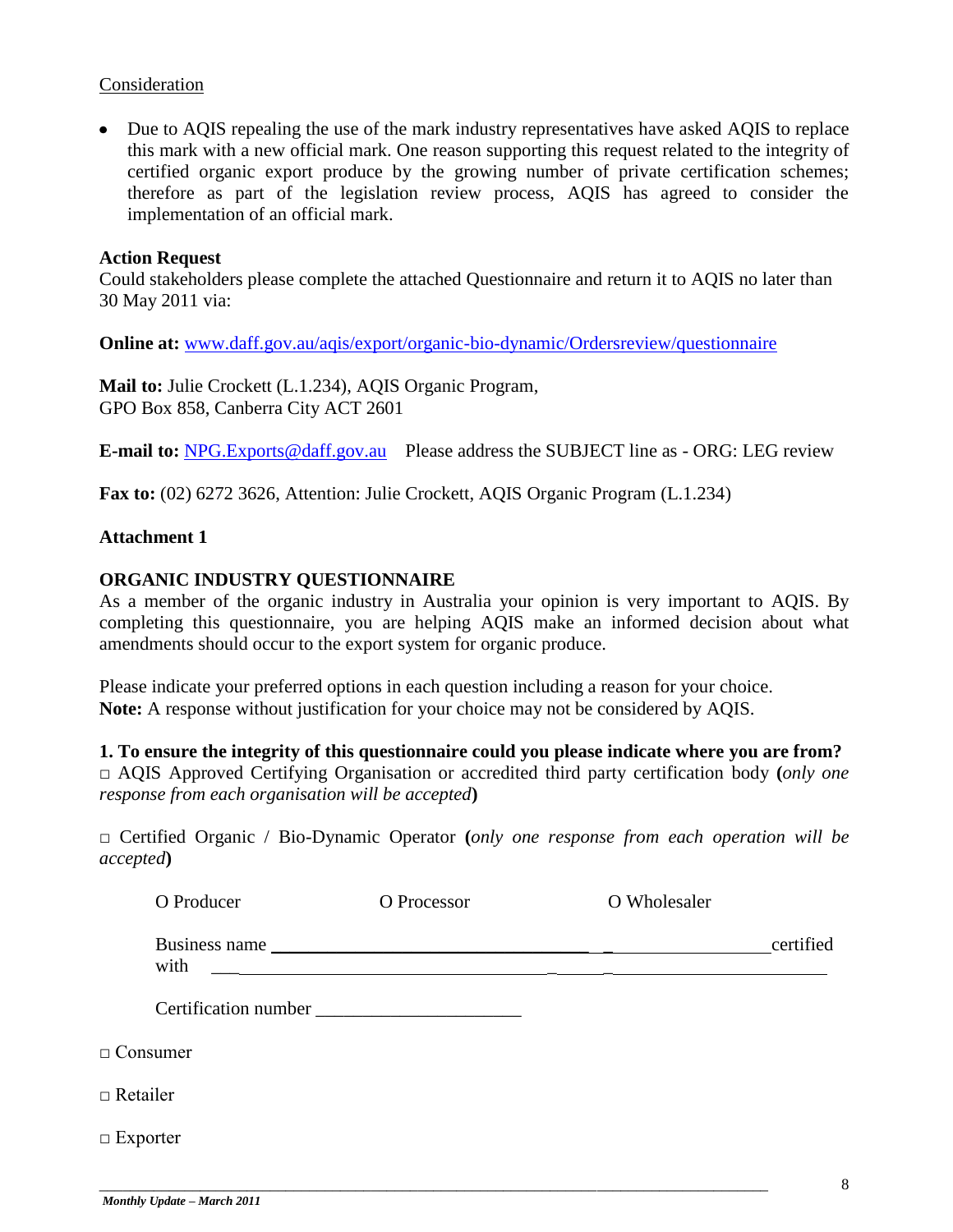$\Box$  Wholesaler

□ Processor

□ Producer

**□** Government agency – please specify

□ Other **–** please specify \_\_\_\_\_\_\_\_\_\_\_\_\_\_\_\_\_\_\_\_\_\_\_\_\_\_\_\_\_\_\_\_\_\_\_\_\_\_\_\_\_\_\_\_\_\_

#### **2. Do your certified products enter the export market?**

□ Yes

**□** No

**□** Unknown

**3. Should the Australian organic sector require legislation to export certified products? Why? □** Yes – please provide details **□** No - please provide details

 $\mathcal{L}_\mathcal{L} = \mathcal{L}_\mathcal{L} = \mathcal{L}_\mathcal{L} = \mathcal{L}_\mathcal{L} = \mathcal{L}_\mathcal{L} = \mathcal{L}_\mathcal{L} = \mathcal{L}_\mathcal{L} = \mathcal{L}_\mathcal{L} = \mathcal{L}_\mathcal{L} = \mathcal{L}_\mathcal{L} = \mathcal{L}_\mathcal{L} = \mathcal{L}_\mathcal{L} = \mathcal{L}_\mathcal{L} = \mathcal{L}_\mathcal{L} = \mathcal{L}_\mathcal{L} = \mathcal{L}_\mathcal{L} = \mathcal{L}_\mathcal{L}$ \_\_\_\_\_\_\_\_\_\_\_\_\_\_\_\_\_\_\_\_\_\_\_\_\_\_\_\_\_\_\_\_\_\_\_\_\_\_\_\_\_\_\_\_\_\_\_\_\_\_\_\_\_\_\_\_\_\_\_ \_\_\_\_\_\_\_\_\_\_

\_\_\_\_\_\_\_\_\_\_\_\_\_\_\_\_\_\_\_\_\_\_\_\_\_\_\_\_\_\_\_\_\_\_\_\_\_\_\_\_\_\_\_\_\_\_\_\_\_\_\_\_\_\_\_\_\_\_\_\_\_\_\_\_\_\_\_\_\_ \_\_\_\_\_\_\_\_\_\_\_\_\_\_\_\_\_\_\_\_\_\_\_\_\_\_\_\_\_\_\_\_\_\_\_\_\_\_\_\_\_\_\_\_\_\_\_\_\_\_\_\_\_\_\_\_\_\_\_\_\_\_\_\_\_\_\_\_\_

\_\_\_\_\_\_\_\_\_\_\_\_\_\_\_\_\_\_\_\_\_\_\_\_\_\_\_\_\_\_\_\_\_\_\_\_\_\_\_\_\_\_\_\_\_\_\_\_\_\_\_\_\_\_\_\_\_\_\_\_\_\_\_\_\_\_\_\_\_

\_\_\_\_\_\_\_\_\_\_\_\_\_\_\_\_\_\_\_\_\_\_\_\_\_\_\_\_\_\_\_\_\_\_\_\_\_\_\_\_\_\_\_\_\_\_\_\_\_\_\_\_\_\_\_\_\_\_\_\_\_\_\_\_\_\_\_\_\_ \_\_\_\_\_\_\_\_\_\_\_\_\_\_\_\_\_\_\_\_\_\_\_\_\_\_\_\_\_\_\_\_\_\_\_\_\_\_\_\_\_\_\_\_\_\_\_\_\_\_\_\_\_\_\_\_\_\_\_\_\_\_\_\_\_\_\_\_\_

\_\_\_\_\_\_\_\_\_\_\_\_\_\_\_\_\_\_\_\_\_\_\_\_\_\_\_\_\_\_\_\_\_\_\_\_\_\_\_\_\_\_\_\_\_\_\_\_\_\_\_\_\_\_\_\_\_\_\_\_\_\_\_\_\_\_\_\_\_

\_\_\_\_\_\_\_\_\_\_\_\_\_\_\_\_\_\_\_\_\_\_\_\_\_\_\_\_\_\_\_\_\_\_\_\_\_\_\_\_\_\_\_\_\_\_\_\_\_\_\_\_\_\_\_\_\_\_\_\_\_\_\_\_\_\_\_\_\_ \_\_\_\_\_\_\_\_\_\_\_\_\_\_\_\_\_\_\_\_\_\_\_\_\_\_\_\_\_\_\_\_\_\_\_\_\_\_\_\_\_\_\_\_\_\_\_\_\_\_\_\_\_\_\_\_\_\_\_\_\_\_\_\_\_\_\_\_\_ \_\_\_\_\_\_\_\_\_\_\_\_\_\_\_\_\_\_\_\_\_\_\_\_\_\_\_\_\_\_\_\_\_\_\_\_\_\_\_\_\_\_\_\_\_\_\_\_\_\_\_\_\_\_\_\_\_\_\_\_\_\_\_\_\_\_\_\_\_ \_\_\_\_\_\_\_\_\_\_\_\_\_\_\_\_\_\_\_\_\_\_\_\_\_\_\_\_\_\_\_\_\_\_\_\_\_\_\_\_\_\_\_\_\_\_\_\_\_\_\_\_\_\_\_\_\_\_\_\_\_\_\_\_\_\_\_\_\_

#### **4. Should one Standard be used for export? Why?**

**□** Yes - please provide details **□** No- please provide details

**5. If Yes to question 3, which Standard would best serve the organic export sector and why?** □ National Standard for Organic and Bio-Dynamic Produce □ Australian Standard for Organic and Biodynamic Products

**6. Would you like a mandatory official Mark to be used on Australian product labels for export? Why?**

□ Yes - please provide details **□** No - please provide details

#### **7. Are there any changes you would like made to export legislation, which are not already addressed in the outcomes of the 2008 review (refer to Background point 1).**

\_\_\_\_\_\_\_\_\_\_\_\_\_\_\_\_\_\_\_\_\_\_\_\_\_\_\_\_\_\_\_\_\_\_\_\_\_\_\_\_\_\_\_\_\_\_\_\_\_\_\_\_\_\_\_\_\_\_\_\_\_\_\_\_\_\_\_\_\_\_\_\_\_\_\_\_\_\_\_\_\_\_\_\_\_\_

 $\Box$  Yes (please specify section of the Orders and suggested change)  $\Box$  No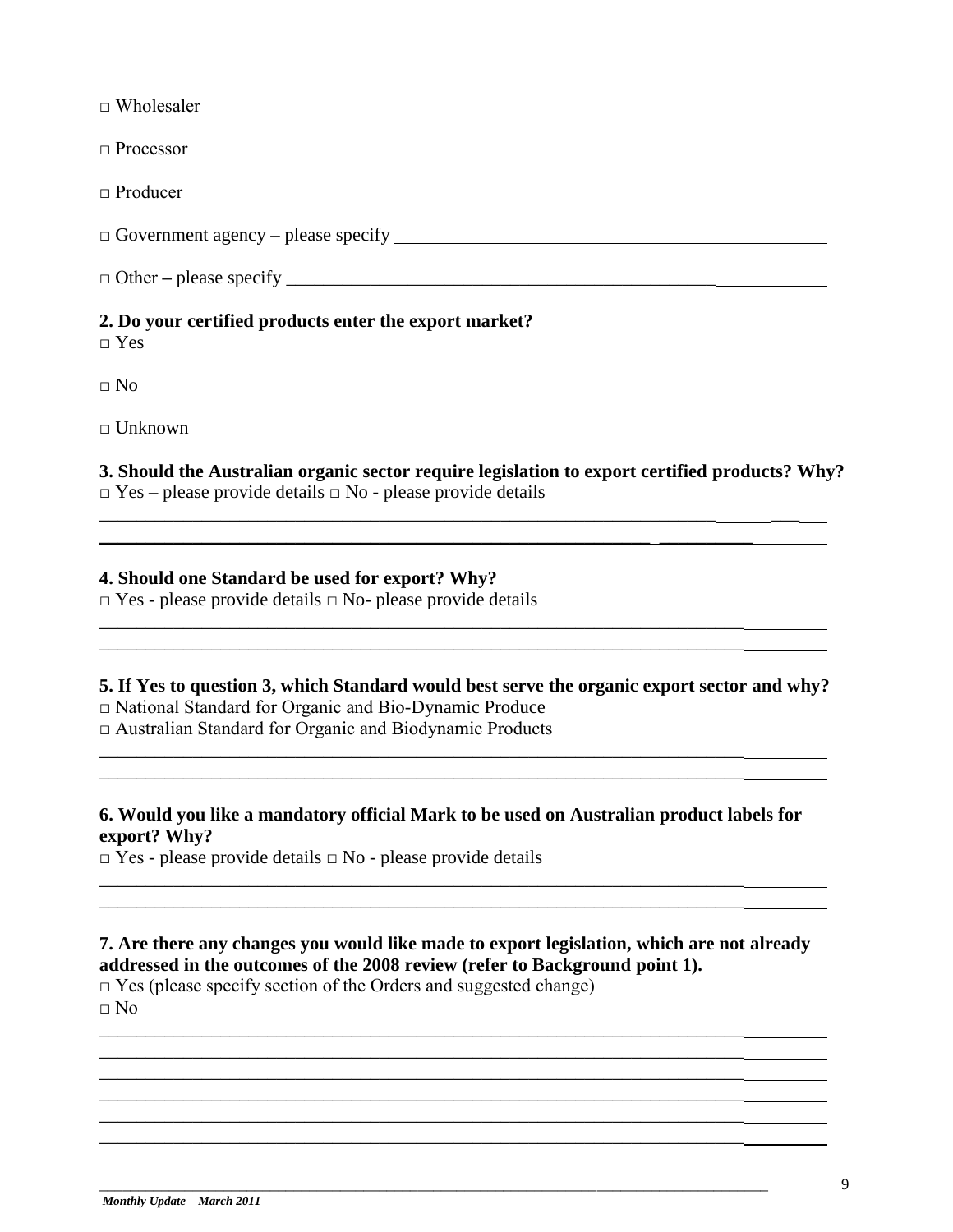#### **UNITED NATIONS - BEE DEATHS MAY SIGNAL WIDER POLLINATION THREAT**

*Some Indicators Point to a Global Issue – March 2011*

Full report can be found at:

[http://www.unep.org/dewa/Portals/67/pdf/Global\\_Bee\\_Colony\\_Disorder\\_and\\_Threats\\_insect\\_polli](http://www.unep.org/dewa/Portals/67/pdf/Global_Bee_Colony_Disorder_and_Threats_insect_pollinators.pdf) [nators.pdf](http://www.unep.org/dewa/Portals/67/pdf/Global_Bee_Colony_Disorder_and_Threats_insect_pollinators.pdf)

Declines in flowering plants, a spread of parasites, use of pesticides or air pollution were among more than a dozen factors behind recent collapses of bee colonies mainly in North America and Europe, the U.N. Environment Programme (UNEP) said.

That cocktail of problems -- rather than a single cause killing bees in hives that might be easier to fix -- may also threaten wild bees and other insects vital to pollinate crops such as soybeans, potatoes or apple trees.

"It's the tip of the iceberg we're seeing with the honey bees," Peter Neumann, a lead author of the study of "global honey bee colony disorders and other threats to insect pollinators," told Reuters.

"There is not an immediate pollination disaster but the writing is on the wall," said Neumann, of the Swiss Bee Research Centre. "We have to do something to ensure pollination for future generations."

The study said there were also reports of bee colony collapses in China, Egypt and Latin America.

"There are some indicators that it is becoming a global issue," he said in a telephone interview.

#### **BIRDS AND THE BEES**

Bees and other pollinators such as butterflies, beetles or birds are estimated to do work worth 153 billion Euros (\$212.3 billion) a year to the human economy - about 9.5 percent of the total value of human food production, it said.

Recent estimates of the contribution by managed species, mainly honey bees, range up to 57 billion Euros. In the United States, over two million bee colonies are trucked around the nation to help pollination every year.

"Of the 100 crop species that provide 90 per cent of the world's food, over 70 are pollinated by bees," Achim Steiner, head of UNEP, said in a statement.

"Human beings have fabricated the illusion that in the 21st century they have the technological prowess to be independent of nature. Bees underline the reality that we are more, not less, dependent on nature's services in a world of close to seven billion people," he said.

The report urged a shift toward ecological farming, less dependent on insecticides and more resilient to threats such as climate change. Food prices have hit record levels and are one factor behind uprisings in Egypt or Tunisia.

UNEP said farmers could be given incentives to set aside land to "restore pollinator-friendly habitats, including key flowering plants" as part of a shift to a "Green Economy." Neumann also urged more research into insects, noting that charismatic animals such as polar bears won most attention as victims of global warming. "Insects are usually not cute but they are the backbone of ecosystems," he said.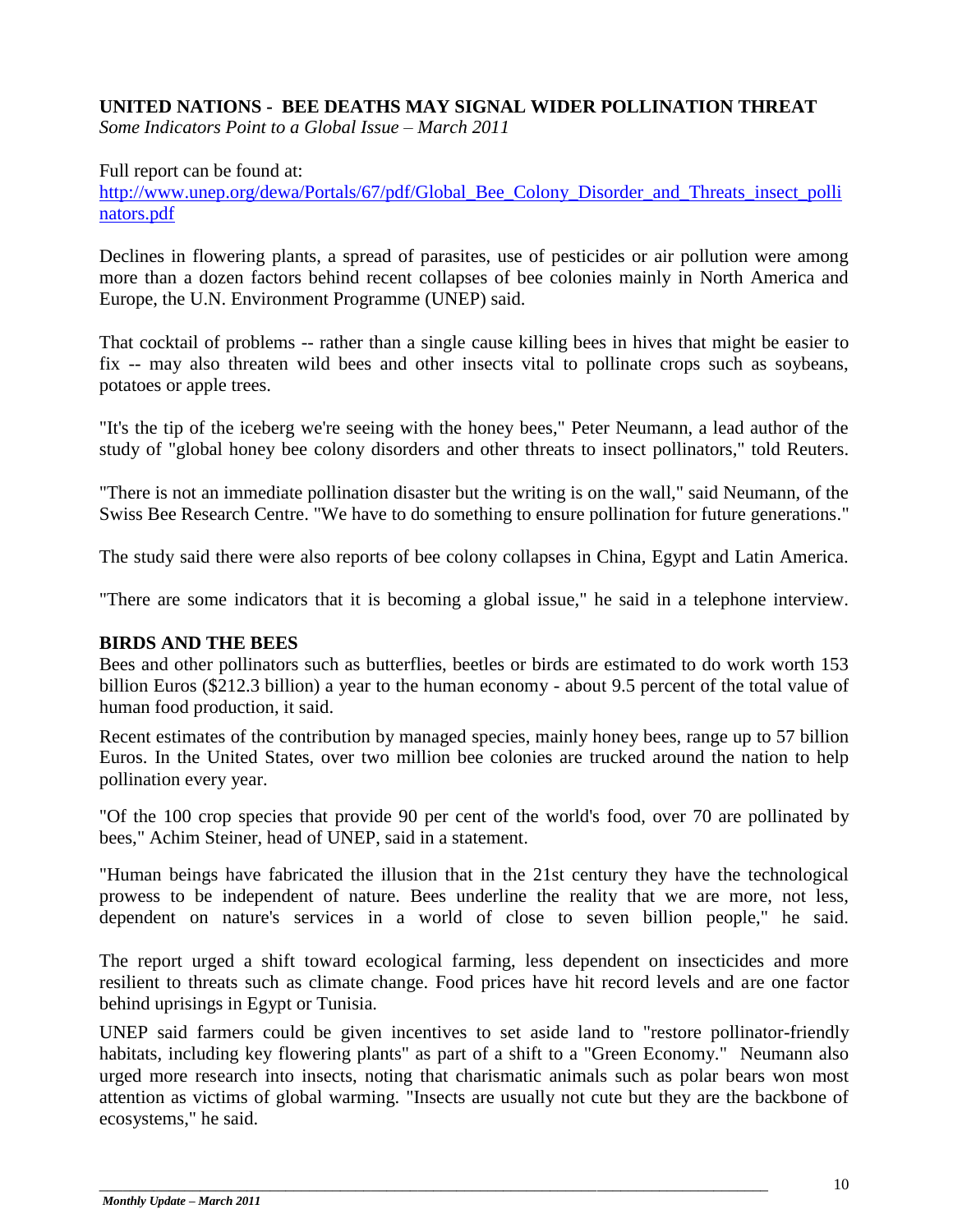### **"QUEEN OF THE SUN" - The movie**

<http://www.queenofthesun.com/>

#### *ABOUT THE FILM*

In 1923, Rudolf Steiner, a scientist, philosopher & social innovator, predicted that in 80 to 100 years honeybees would collapse. His prediction has come true with Colony Collapse Disorder, where bees are disappearing in mass numbers from their hives with no clear single explanation. In an alarming inquiry into the insights behind Steiner"s prediction *QUEEN OF THE SUN: What Are the Bees Telling Us?* examines the dire global bee crisis through the eyes of biodynamic beekeepers, scientists, farmers, and philosophers. On a pilgrimage around the world, the film unveils 10,000 years of beekeeping, highlighting how our historic and sacred relationship with bees has been lost due to highly mechanized industrial practices. Featuring Michael Pollan, Vandana Shiva, Gunther Hauk and beekeepers from around the world, this engaging, alarming and ultimately uplifting film weaves together a dramatic story that uncovers the problems and solutions in renewing a culture in balance with nature.



#### *THE BEE CRISIS*

#### *THE STORY*

*The Queen of The Sun: What Are the Bees Telling Us?* is an in-depth investigation to discover the causes and solutions behind Colony Collapse Disorder; a phenomenon where honeybees vanish from their hives, never to return. Queen of The Sun follows the voices and visions of underrepresented beekeepers, philosophers, and scientists around the world, all struggling for the survival of the bees. While other bee films focus exclusively on commercial beekeepers, this film emphasizes the biodynamic and organic communities who have differing opinions from many commercial beekeepers and are overlooked in other films.

#### *THE CHARACTERS*

Queen of the Sun follows colorful, alternative and inspiring beekeepers from all around the globe as they keep bees in natural and holistic ways. From Gunther Hauk in the United States to Massimo Carpinteri in Italy, each has unique philosophical and spiritual insights into their bees and is striving to keep their bees safe from pesticides, and the other causes behind Colony Collapse Disorder. Click here to meet the beekeepers filmed in Queen of the Sun.

In the fall of 2006, newspapers around the United States began to publicize an unnerving phenomenon. Honeybees were a mysteriously disappearing from beehives all around the nation. Dave Hackenburg, an outspoken beekeeper, and the first to raise a stir about the crisis, reported that bees were simply vanishing from his hives. That fall, beekeepers and commercial beekeeping enterprises around the country reported losses of 30% with some beekeepers reporting losses up to 90% of all of their colonies.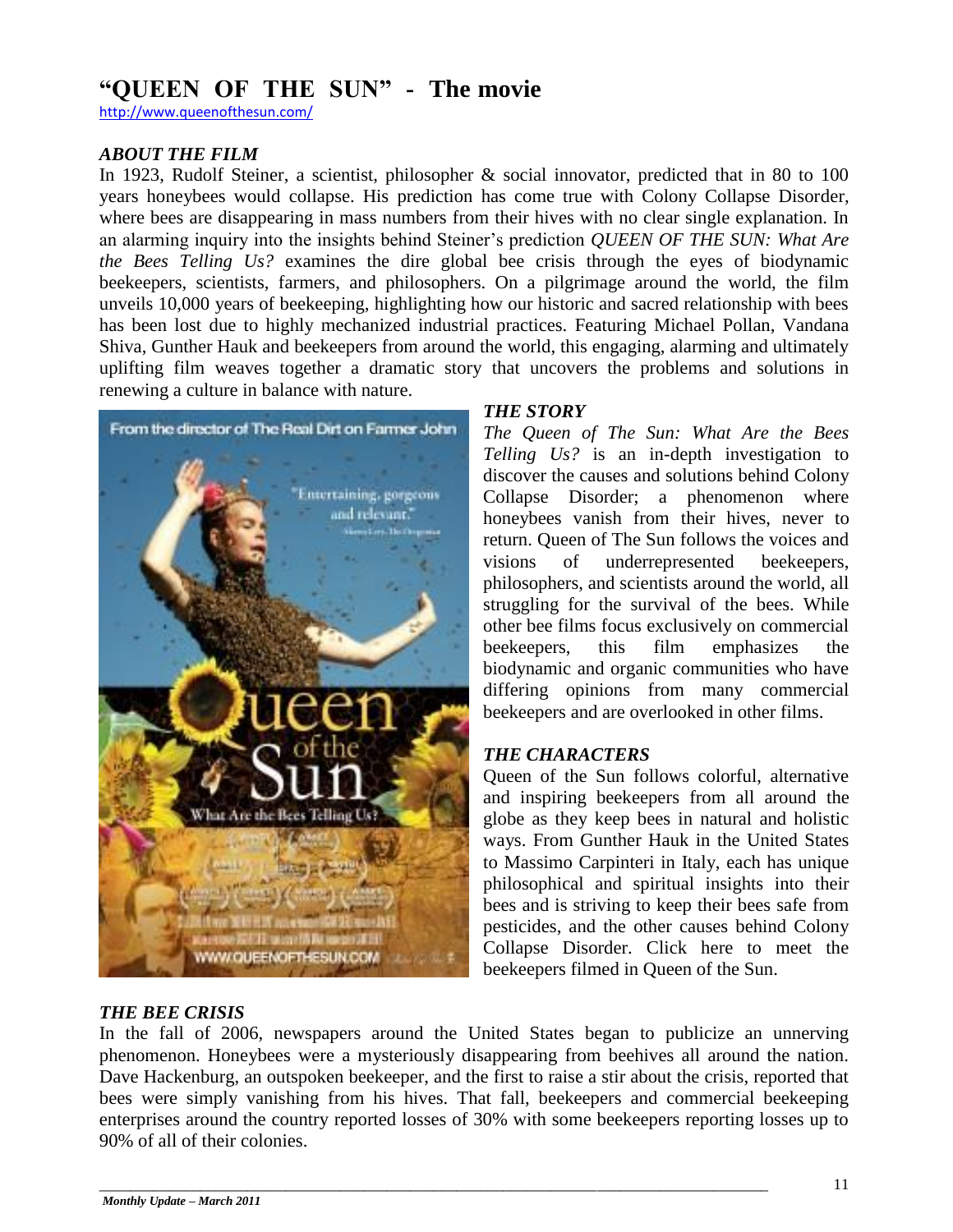AUTUMN CROP & STOCK REPORT



#### **NEW SOUTH WALES**

Most New South Wales beekeepers would have taken a reasonable crop (2/3rds normal crop). The season has been a difficult one with cool wet conditions hindering honey production up till the end of January.

The North has had a reasonable production since Christmas. Ironbark, ground flora and inland Bloodwood flowering at present. Prospects from now till spring are limited to Napunyah in the Channel country of Queensland and some patches of Ironbark in Northern NSW and Southern Queensland.

Late spring/summer prospects are looking better than previous years with bud on some later Ironbarks and Yellow Box in the North. Most autumn species in the South have run to ground and spoilt this year's flowering. Some patches of Ironbark are reported to be carrying bud in the Central West and South West of the State.

Beekeepers are down on hive numbers due to floods, disease, hive beetles and queenless hives. This will have an effect on next season"s production.

Packers" stocks appear to be adequate at present, no doubt due in some instances due to imported honey. Stocks on hands appear to vary from some beekeepers carrying some honey to others having to sell all they produce to carry on their businesses.

*Bill Weiss*

#### **QUEENSLAND**

Queensland honey producers have been scouting large tracts of country over the past few weeks, trying to work out what the next season will bring.

Short term the potential honey flows are, Blue Topped Ironbark, Red Ash, Yapunyah, Mallee Box, Mountain Coolibah and some Narrow Leaved Ironbark.

The spring and summer are not looking as good as honey producers would have expected, given the good soil moisture levels that exist in Queensland. Grey Ironbark has yet to reveal a decent budding and Yellow Box is not creating a lot of hope. The Darling Downs may hold the key to Queensland coming seasons success or failure.

Migratory beekeepers who do not mind travel and have the country will likely look at moving to NSW for potential spring and summer crops.

The 2010/2011 season has not been anywhere near as good as forecast, due mainly to the heavy rainfall and flooding. Small Hive Beetles are rampant and continue to place pressure on hive numbers. Running nucs has almost ceased for many, removing one of the most valuable le tools a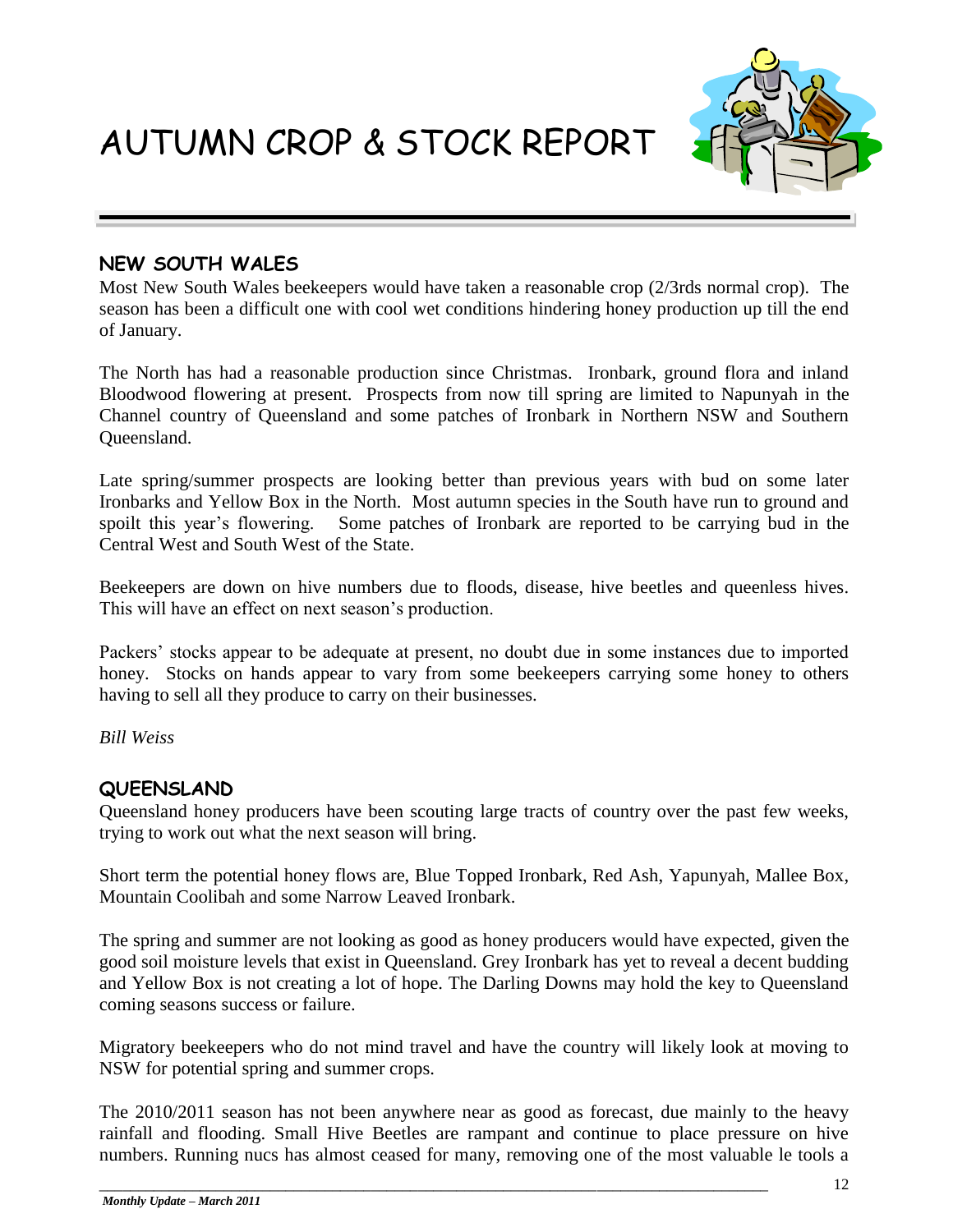beekeeper can have in keeping colonies strong and having a ready stock of young queens. Those that do have nucs are finding 5 & 6 frame nucs have the best chance of survival.

Honey stocks in producer"s hands are low for this time of the year. Honey flows that have produced have kept most packers well stocked.

*Bill Winner*

#### **SOUTH AUSTRALIA**

Rain, rain, rain …..

Lucerne yielded well and good rains have given plenty of ground flora and bees are in excellent condition.

There is some patchy tea-tree and stringy bark flowering which may yield a little bit. Banksia *ornata* is looking promising for this winter (the best in many, many years).

Considering the amount of rain we"ve had across most of the State, it is slightly disappointing to see that only some species of eucalypts have budded, but they all look to be in magnificent health.

It's now a waiting game to see how much agricultural cropping, good for bees, will be planted this winter.

*Wendy Thiele*

#### **TASMANIA**

Cold and windy weather stopped any production for Tasmanian honey both Clover & Leatherwood.

One of the worst crops on record!

Southern Beekeepers a complete wipe out (80%) – Northern Beekeepers 60% below average.

#### *Ian Stephens*

#### **VICTORIA**

February rain severely damaged the Narrow Leaf Peppermint (*Euc. radiata*) honey flow in the north east, and the early flowering Messmate (*Euc. obliqua*) in the lower foothills of the Dividing Range.

**Gippsland –** Despite the fact that Saw Banksia (B*. serrata*) had only a patchy cobbing, it yielded honey fairly heavily. Gippsland is the only area missing out on the heavy rains and floods.

**South West –** In the places where Red Gum (*Euc. camaldulensis*) was not badly affected by the January rains, some beekeepers produced good crops of honey.

Lucerne finished up yielding some surplus honey as well during February. Messmate is the major prospect for honey production at this time. It is yielding quite well along the Great Dividing Range, but seems to be variable elsewhere, from a light flow to no more than breeding conditions.